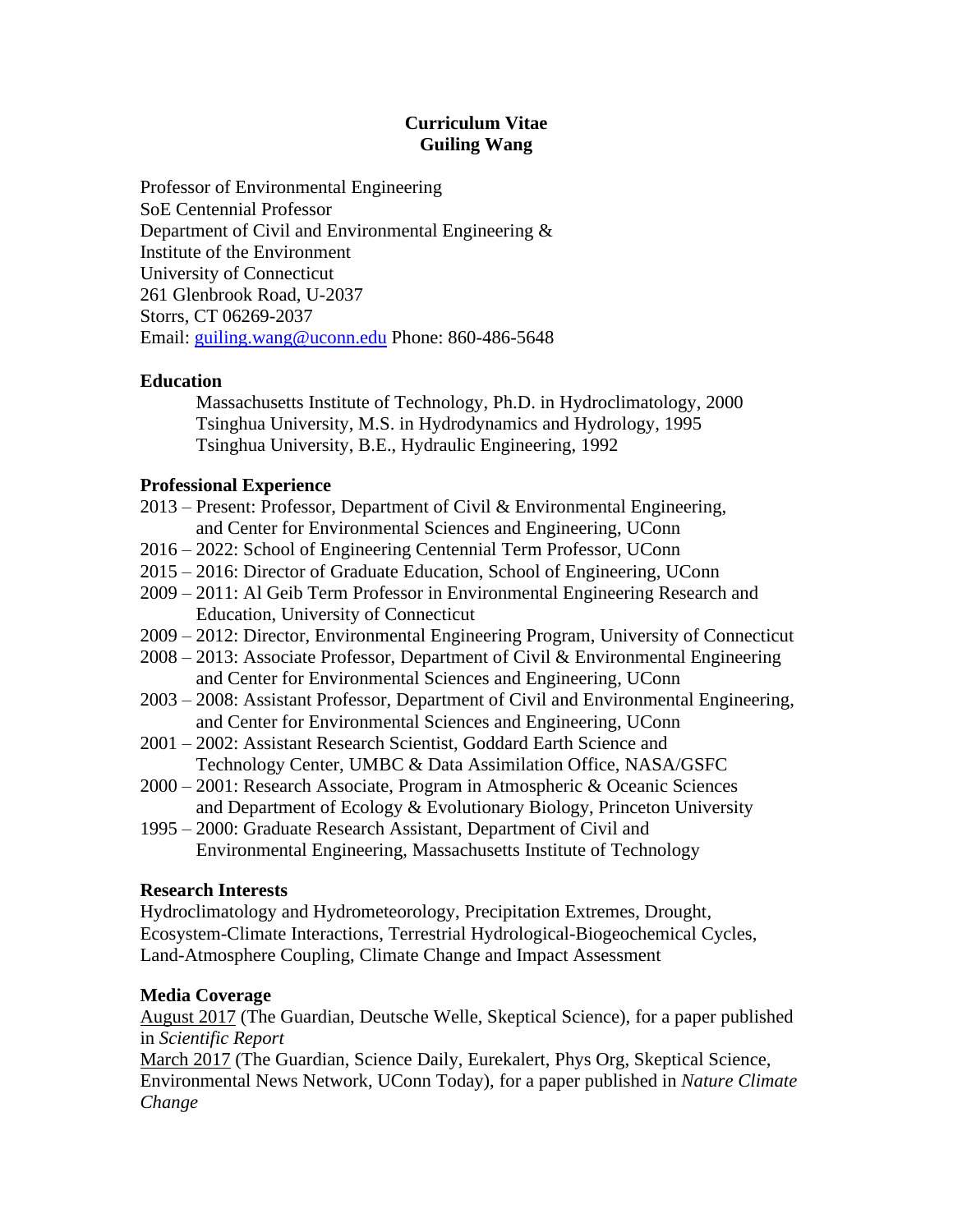#### **Honors and Awards**

 Fellow of the American Meteorological Society (elected in 2021) School of Engineering Centennial Professor (2016-2022) Elected to the Connecticut Academy of Sciences and Engineering (CASE) in 2014 Connecticut Technology Council Women of Innovation 2010 finalist Al Geib Associate Professor (2009-2013)

#### **Professional Services**

Associate Editor, *Geophysical Research Letters* (2020 – Present) Associate Editor, *Journal of Hydrometeorology* (2019 – Present) Co-author, the Fifth National Climate Assessment (2021-2023) American Geophysical Union *Hydrological Science Award Committee* (2021-2023) American Meteorological Society *Committee on Hydrology* (2019 – Present) The AMS *Francis W. Reichelderfer Award Selection Committee* (2020) Editorial Board Member, *Scientific Reports* (2018 – 2021) Associate Editor, *Journal of Geophysical Research –Biogeosciences* (2004 – 2010) Peer reviewer for over a dozen scientific journals Proposals reviewer for NSF, NOAA, NASA, NERC (UK), IBNSF Review Panels for NSF, NOAA, NASA, DOE

## **Services at UConn**

Member, Vice Provost for Faculty/Staff Affairs Search Committee (2020) Member, OVPR Internal Competitions Advisory Board (2020-2023) Member, Solve Climate by 2030 (2019-2020) Member, UConn Reads Selection Committee (2019-2020) Chair, CEE PTR Committee (2015-17, 2019-21) Member, NRE Faculty Search Committee (2019-20) Chair, Department Head Advisory Board (2018-19, 2020-2021) Chair, CEE Department Head Search Committee (2018) Member, Department Head Advisory Board (2015-16; 2017-18) Director for Graduate Education, School of Engineering (2015-16) Member, CEE PTR Committee (2008-2012, 2017-2018) Member, CEE Department Head Search Committee (2014) School of Engineering Dean's PTR Council (2013-15) School of Engineering Dean Search Committee (2013) Director, Environmental Engineering Program (2009-2012) Provost's Environment Committee (2009-2012) Faculty Search Committees (2006, 2007, 3 in 2012, 2013-2014, 2016-2017) Atmospheric Science Group Executive Committee (2007-present) SoE Course and Curriculum Committee (2009-2012) SoE Graduate Committee (2009-2010, 2013-14) Center for Geosciences Faculty Advisory Committee (2004-2007) Chair, ENVE Graduate Admission Committee (2005-2012, 2013-15) Departmental Course and Curriculum Committee (2009-2012) Departmental Graduate Committee (2008-2009, 2014-2015) Undergraduate Advising Committee (2009-2012) Departmental Workload and Merit Committee (2007) Faculty Advisor, Chinese Undergraduate Students Association (2004 – Present)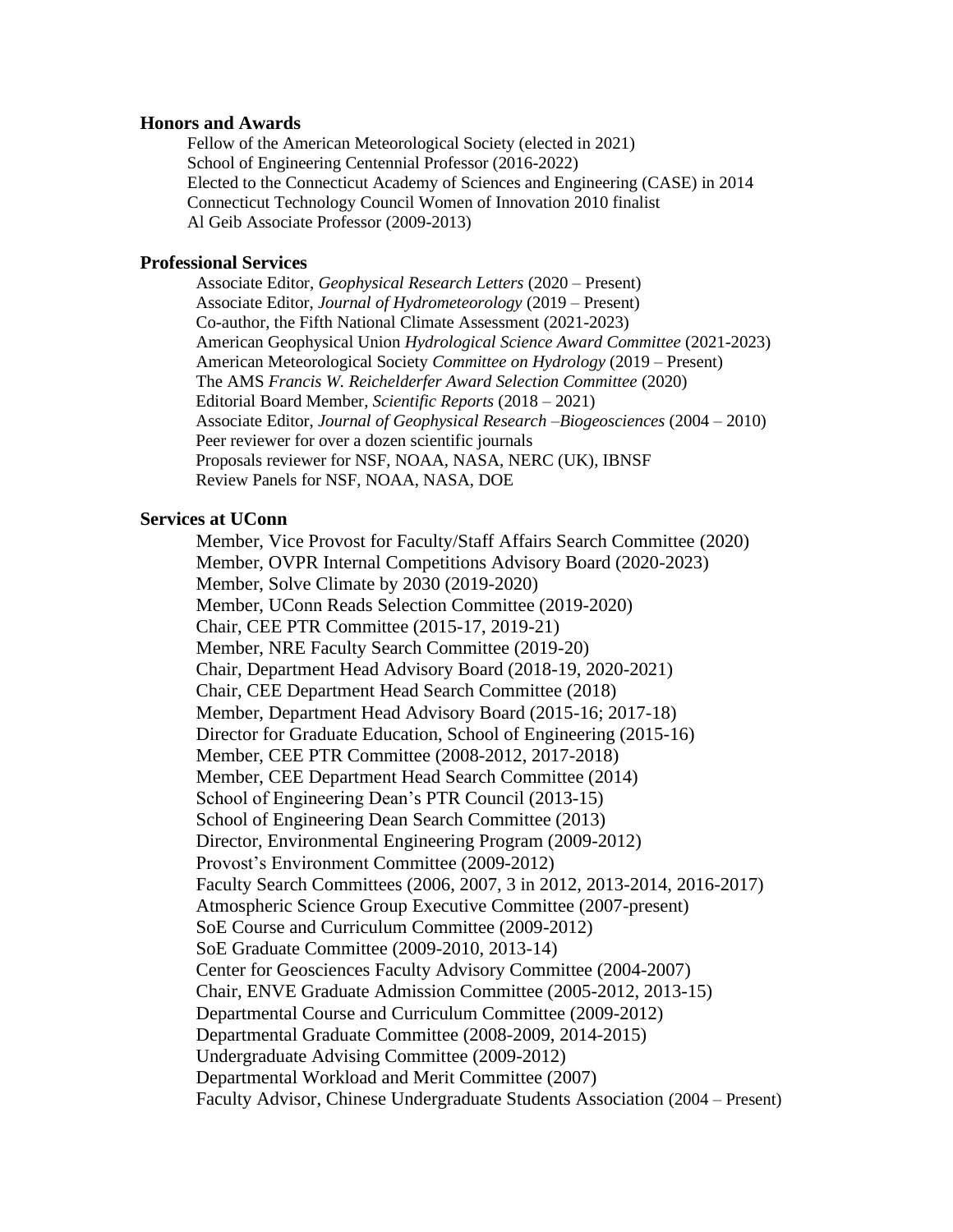## **Professional Membership**

American Geophysical Union American Meteorological Society American Association for the Advancement of Science

## **Advising**

Current Graduate Advisees:

Koushan Mohammadi (PhD student) Yelin Jiang (PhD student) Badhan Makduma (PhD student) Yan Chen (PhD student in Geography; co-advised with Dr. Anji Seth) Lori Fomenko (PhD student, part time)

Postdoctoral Scholars Supervised and Current Placement:

Xiaoming Sun (2017 – 2019, Postdoctoral Research Fellow, Los Alamos National Lab) Congsheng Fu (2013 – 2015, Professor, National Institute of Geography and Limnology) Roop Saini (2012-2014, independent consultant) Miao Yu (2011-2014, Professor, Nanjing Univ. of Information Science and Technology) Zhenming Ji (2013-2014, Associate Professor, Sun Yat-Sen University)

Ph.D. Students Graduated and Current Placement:

Meijian Yang (Ph.D., 2021: postdoc, Cornell University) Amir Erfanian (Ph.D., 2018; Data Scientist, McKinsey & Company) Kazi Ahmed (Ph.D. 2016; Research Scientist, AIR Worldwide) Dana Parr (Ph.D. 2016; Instructor, Taft School) Shanshan Sun (Ph.D. 2012; Assistant Professor, Yunnan University) Rui Mei (Ph.D. 2012; Research Analyst, Intercontinental Exchange) Clement Alo (Ph.D. 2008; Associate Professor, Montclair State University) Dagang Wang (Ph.D. 2007; Professor, Sun Yet-Sen University) Yeonjoo Kim (Ph.D. 2006; Associate Professor, Yonsei University)

M.S. students graduated:

Tengyu Ding (2020, non-thesis), Brandon Holland (2019, non-thesis) Lori Fomenko (2019), Aaron Rosenberg (2014), Zhitong Fei (2014, non-thesis), Joseph Albani (2014), Jeehee Kim (2013), Di Wu (2013), Farzan Ahmed (2011), Rui Mei (2008), David Hoover (2008), Xiaoming Sun (2007), Jeff Zhe Zheng (2006)

Visiting Students/scholars Supervised:

Weiguang Liu (2018-2019), Alexander Zhang (summer, 2017-2018), Ying Shi (2016-2017), Dagang Wang (summer 2016, summer 2017), Di Liu (2011-12), Huanghe Gu (2010-11), Bing Gao (2009-10),

## **Publications I: Peer Reviewed Book Chapters and Technical Reports**

- 1. Seth A (co-lead), **Wang GL** (co-lead), Kirchhoff C et al., 2019: *The Connecticut Physical Climate Science Assessment Report.* CIRCA Technical Report
- 2. **Wang GL**, Jenkins GS, 2003: "Desert and Desertification", *Encyclopedia of Atmospheric Sciences*, Holton J, Pyle J, Curry J (eds.), 633-640. Academic Press, London, UK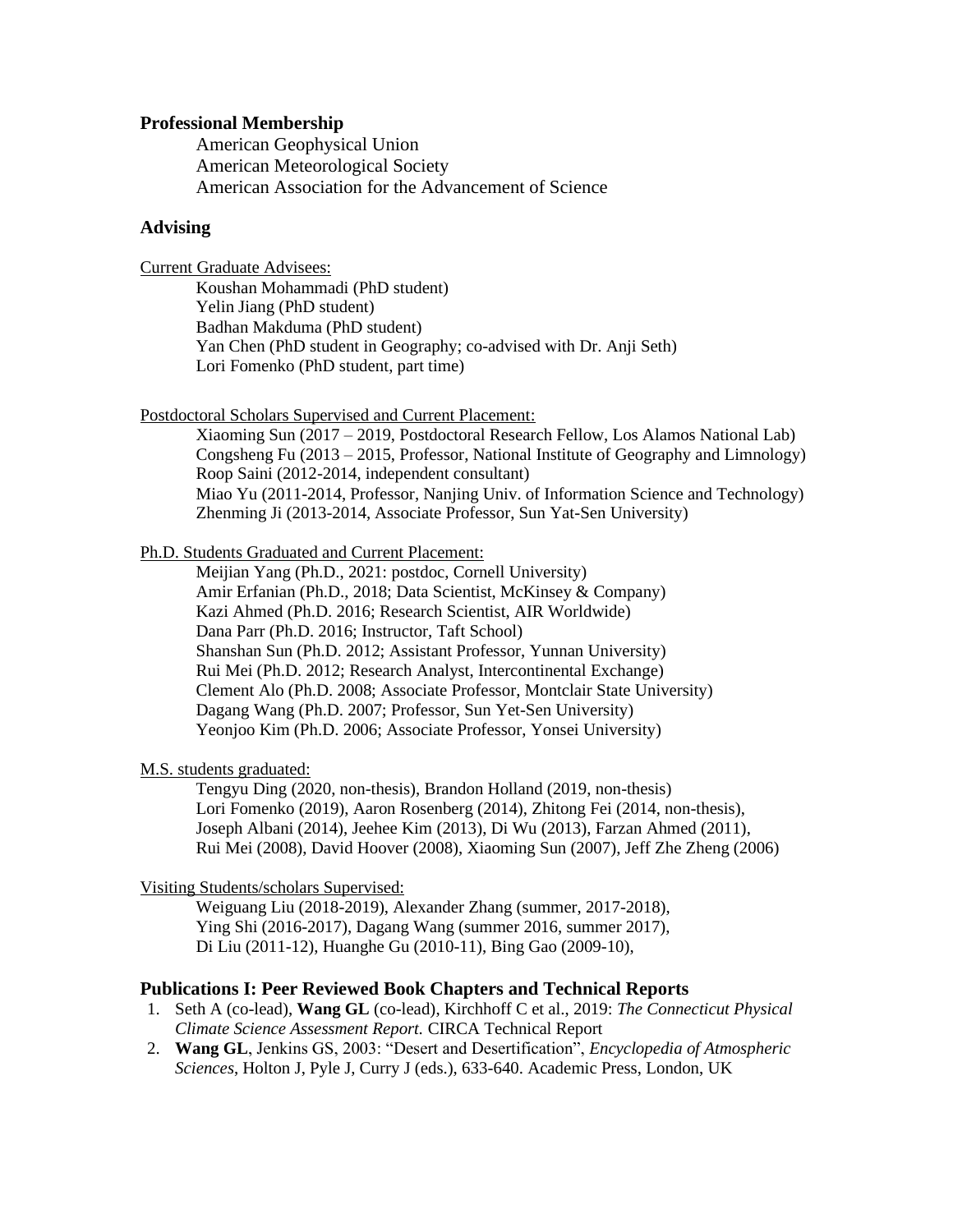**Publications II: Journal Articles** (\* papers led by students/postdocs/visiting scholars)

- 1. Long K, Wang D, **Wang G**, Zhu J, Wang S, 2021: High temperature enhances spatiotemporal rainfall concentration. *Journal of Hydrometeorology*, https://doi.org/10.1175/JHM-D-21-0034.1
- 2. Lin Y, Wang D, **Wang G**, et al., 2021: A hybrid deep learning algorithm and its application to streamflow prediction. Journal of Hydrology, 601, 126636
- 3. Xue YK et al., 2021: Impact of Initialized Land Surface Temperature and Snowpack on Subseasonal to Seasonal Prediction Project (LS4P), Phase I: Organization and Experimental design, Geosci. Model Dev., 14, 4465–4494, https://doi.org/10.5194/gmd-14-4465-2021
- 4. Lala J, Yang M, **Wang G**, & Block P (2021). Utilizing rainy season onset predictions to enhance maize yields in Ethiopia. *Environmental Research Letters*. 16, 054035, doi: 10.1088/1748-9326/abf9c9
- 5. \*Jiang Y, **Wang G**, Liu W, Erfanian A, Deng Q, Fu R, 2021: Modeled response of South American climate to three decades of deforestation. *Journal of Climate*, 34, 6, 2189– 2203, https://doi.org/10.1175/JCLI-D-20-0380.1
- 6. Mehboob MS., Kim Y, Lee J, Um M-J, Erfanian A, **Wang G**, 2020: Projection of vegetation impacts on future droughts over West Africa using a coupled RegCM-CLM-CN-DV. *Climatic Change*, doi: 10.1007/s10584-020-02879-z
- 7. Shi Y, **Wang G**, 2020: Changes in building climate zones over China based on highresolution regional climate projections. *Environmental Research Letters*, https://iopscience.iop.org/article/10.1088/1748-9326/abbde8
- 8. **Wang G**, Kirchhoff C, Seth A, Abatzoglou J, Livneh B, Pierce DW, Fomenko L, Ding T, 2020: Projected changes of precipitation characteristics depend on downscaling method and the training data: LOCA vs. MACA using the U.S. Northeast as an example. *Journal of Hydrometeorology*, 21, 2739–2758, doi:10.1175/JHM-D-19-0275.1
- 9. \*Mullin CA, Kirchhoff CJ, **Wang G**, Vlahos P, 2020: Future projections of water temperature and thermal stratification in Connecticut reservoirs and possible implications for cyanobacteria. *Water Resources Research*, https://doi.org/10.1029/2020WR027185
- 10. \*Yang MJ, **Wang G**, et al., 2020: Impact of planting time soil moisture on cereal crop yield in the Upper Blue Nile Basin: A novel insight towards agricultural water management. *Agricultural Water Management*, doi:10.1016/j.agwat.2020.106430
- 11. \*Liu W, **Wang G**, Yu M, et al., 2020: Projecting the future vegetation-climate system over East Asia and its RCP-dependence. *Climate Dynamics*, 55, 2725-2742, DOI 10.1007/s00382-020-05411-2
- 12. \*Liu W, **Wang G**, Yu M, et al., 2020: Multi-model future projections of the regional vegetation-climate system over Asia: Comparison between two ensemble approaches, *JGR-Atmospheres*, 125, e2019JD031967. doi:10.1029/2019JD031967
- 13. \*Yang M, **Wang G**, Ahmed KF, et al., 2020: The role of climate in the trend and variability of Ethiopia's cereal crop yields. *Science of the Total Environment,* 723, 137893
- 14. Kirchhoff, C. J., and Co-authors, 2019: Climate assessment for local action. *Bulletin of the American Meteorological Society, https://doi.org/10.1175/BAMS-D-18-0138.1*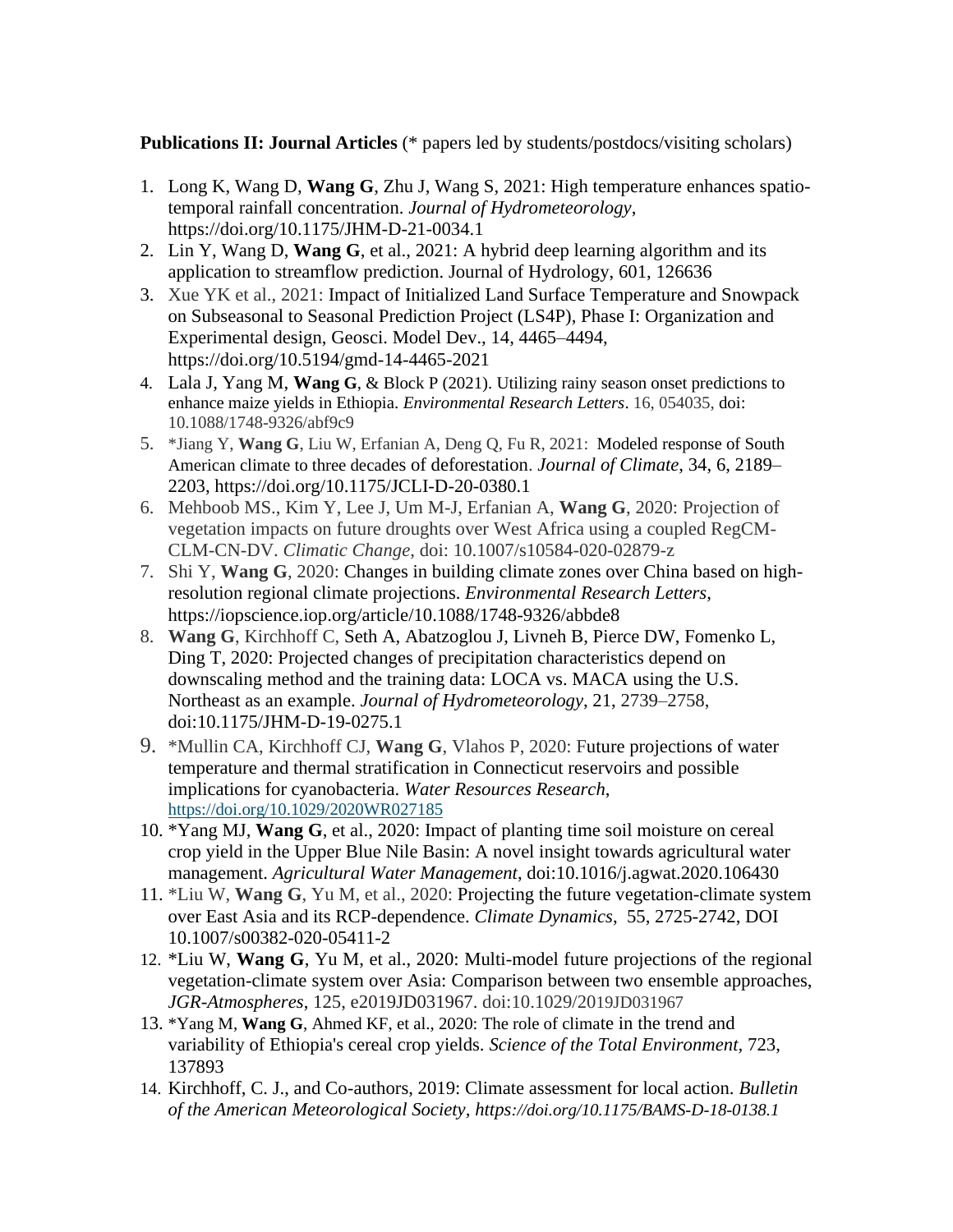- 15. Zhou WC et al., 2019: Towards water-saving irrigation methodology: Field test of soil moisture profiling using flat thin mm-sized soil moisture sensors (MSMSs). *Sensors & Actuators: B. Chemical,* 298, 126857, doi: 10.1016/j.snb.2019.126857
- 16. Liao WL, Wang DG, **Wang G**, Xia YL, Liu XP, 2019: Quality control and evaluation of the observed daily data in North American soil moisture database. *Journal of Meteorological Research*, doi: 10.1007/s13351-019-8121-2.
- 17. Zhang Z, Wang DG, **Wang G**, Qiu J, Liao W, 2019: Use of SMAP soil moisture and fitting methods in improving GPM estimation in near real time. *Remote Sensing,* 11(3), 368; [doi:10.3390/rs11030368](https://na01.safelinks.protection.outlook.com/?url=http%3A%2F%2Fdx.doi.org%2F10.3390%2Frs11030368&data=02%7C01%7Cguiling.wang%40uconn.edu%7Cada041870c464eff58ba08d6931e814f%7C17f1a87e2a254eaab9df9d439034b080%7C0%7C0%7C636858156591234282&sdata=3EJH944XJ4WKffr8RN3qzTvhZPT79NC54dPJ5RsvkYI%3D&reserved=0)
- 18. \*Erfanian A, **Wang G**, 2018: Explicitly accounting for the role of remote oceans in regional climate modeling of South America. *Journal of Advances in Modeling Earth Systems,* [doi:10.1029/2018MS001444](https://doi.org/10.1029/2018MS001444)
- 19. \*Shi Y, Yu M, Erfanian A, **Wang G**, 2018: Modeling the dynamic vegetation-climate system over China using a synchronously coupled regional model. *Journal of Climate*, doi: 10.1175/jclim-d-17-0191.1
- 20. \*Shi Y, **Wang G**, Gao XJ, Xu Y, 2018: Effects of climate and potential policy changes on heating degree days in current heating areas of China. *Scientific Reports*, *8, 10211,*  DOI:10.1038/s41598-018-28411-z
- 21. Fu C, Lee X, Griffis TJ, **Wang G**, Wei Z, 2018: Influences of root hydraulic redistribution on N2O emissions at AmeriFlux sites. *Geophysical Research Letters*, 45, doi:10.1029/2018GL077789
- 22. \*Fu C, **Wang G**, Bible K, Goulden ML, Saleska SR, Scott RL, Cardon ZG, 2018: Hydraulic redistribution affects modeled carbon cycling via soil microbial activity and suppressed fire. *Global Change Biology*, 24, 3472-3485, doi: 10.1111/gcb.14164
- 23. \*Shi Y, **Wang G**, Gao XJ, 2018: Role of resolution in regional climate change projections over China. *Climate Dynamics*, 51, 2375–2396, doi:10.1007/s00382-017-4018-x
- 24. \*Wang DG, **Wang G**, Parr D, Liao WL, Xia YL, Fu CS, 2017: Incorporating remote sensingbased ET estimates into the Community Land Model version 4.5. *Hydrology and Earth System Sciences*, 21, 3557-3577, doi:10.5194/hess-21-1-2017
- 25. Koster RD et al., 2017: Hydroclimatic variability and predictability: A Survey of recent research. *Hydrology and Earth System Sciences*, 21, 3777–3798, doi:10.5194/hess-21-3777- 2017
- 26. \*Erfanian A, **Wang G**, Fomenko L, 2017: Unprecedented drought over tropical South America in 2016: significantly under-predicted by tropical SST. *Scientific Report*s, doi:10.1038/s41598-017-05373-2
- 27. \*Kim JH, Kim YJ, **Wang G**, 2017: Impacts of boundary condition changes on regional climate projections over West Africa, *Journal of Geophysical Research - Atmospheres*, 122, doi:10.1002/2016JD026167
- 28. Xu ZH et al., Flat thin mm-sized soil moisture sensor (MSMS) fabricated by gold compact discs etching for real-time in situ profiling. *Sensors and Actuators B: Chemical*, doi: 10.1016/j.snb.2017.05.154
- 29. \*Erfanian A, **Wang G**, Fomenko L, Yu M, 2017: Ensemble-based Reconstructed Forcing (ERF) for regional climate modeling: Attaining the performance at a fraction of cost. *Geophysical Research Letters*, 44, doi:10.1002/2017GL073053
- 30. **Wang G**, Wang D, Trenberth KE, Yu M, Erfanian A, Bosilovich M, Parr D, 2017: The peak structure and future changes of the relationships between extreme precipitation and temperature. *Nature Climate Change*, 7, 268-274, doi:10.1038/nclimate3239
- 31. **Wang G**, Ahmed KF, You LZ, Yu M, Pal JS, Ji ZM, 2017: Projecting regional climate and cropland changes using a linked biogeophysical-socioeconomic modeling framework. Part 1: Model description and an equilibrium application. *Journal of Advances in Modeling Earth Systems,* doi:10.1002/2016MS000712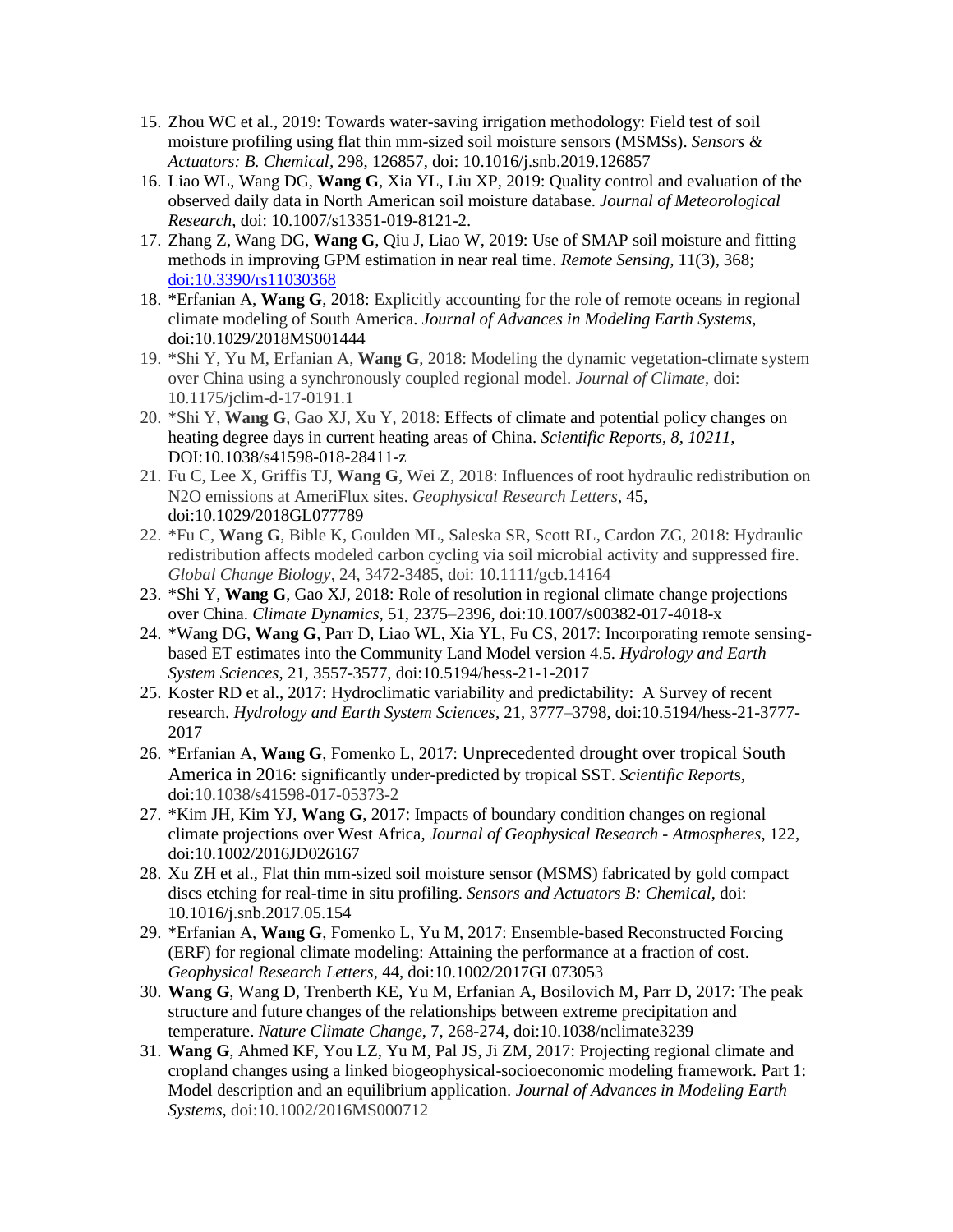- 32. \*Ahmed KF, **Wang G**, You LZ, Anyah R, Zhang CR, Burnicki A, 2017: Projecting regional climate and cropland changes using a linked biogeophysical-socioeconomic modeling framework. Part 2: Transient dynamics. *Journal of Advances in Modeling Earth Systems,*  doi:10.1002/2016MS000721
- 33. \*Erfanian A, **Wang G**, Yu M, Anyah R, 2016: Multi-model ensemble simulations of present and future climates over West Africa: impacts of vegetation Dynamics. *Journal of Advances in Modeling Earth Systems*, doi:10.1002/2016MS000660
- 34. Liao WL, Wang DG, Liu XP, **Wang GL**, Zhang JB, 2016: Estimated influence of urbanization on surface warming in Eastern China using time‐varying land use data. *International Journal of Climatology*, DOI: 10.1002/joc.4908
- 35. \*Saini R, **Wang G**, Pal JS, 2016: Role of soil moisture feedback in the development of extreme summer drought and flood in the United States. *Journal of Hydrometeorology*, 17, 8, 2191-2207, DOI: 10.1175/JHM-D-15-0168.1
- 36. \*Parr DT, **Wang G**, Fu CS, 2016: Understanding Evapotranspiration Trends and their Driving Mechanisms over the NLDAS Domain Based on Numerical Modeling Using CLM4.5, *JGR-Atmospheres,* 121, doi: 10.1002/2015JD024398.
- 37. Boone, A., Y. Xue, F. De Sales, R. Comer, S. Hagos, S. Mahanama, K. Schiro, G. Song, **G. Wang** and C. R. Mechoso, 2016: The regional impact of Land-Use Land-cover Change (LULCC) over West Africa from an ensemble of global climate models under the auspices of the WAMME2 project. *Clim. Dyns.*, DOI: 10.1007/s00382-016-3252-y
- 38. Xue, Y, F. De Sales, W. K-M Lau, A. Boone, K.-M. Kim, C. R. Mechoso, **G. Wang**, and 23 others, 2016: West African monsoon decadal variability and drought and surface-related forcings: Second West African Monsoon Modeling and Evaluation Project Experiment (WAMME II) in the Special Issue "Decadal variability of West African monsoon, external surface forcings, and their modeling". Climate Dynamics, DOI: 10.1007/s00382-016-3224-2.
- 39. \*Fu C, **Wang G,** Goulden ML, Scott RL, Bible K, Cardon ZG, 2016: Modeling the hydrological impact of hydraulic redistribution using CLM4.5 at eight AmeriFlux sites. *HESS*, 20, 2001-2018, doi:10.5194/hess-20-2001-2016
- 40. \*Yu M, **Wang G**, Chen HS, 2016: Quantifying the impacts of land surface schemes and dynamic vegetation on the model dependency of projected changes in surface energy and water budgets. *Journal of Advances in Modeling Earth Systems,* 8, 370-386, doi: 10.1002/2015MS000492
- 41. \*Ahmed KF, **Wang G**, You L, and Yu M, 2016: Potential impact of climate and socioeconomic changes on future agricultural land use in West Africa, *Earth System Dynamics*, 7, 151-165, doi:10.5194/esd-7-151-2016.
- 42. **Wang G**, Yu M., Xue YK, 2016: Modeling the potential contribution of land cover changes to the Sahel drought using a regional climate model: Sensitivity to lateral boundary conditions and experimental approach. *Climate Dynamics*, 47, 3457-3477, DOI: 10.1007/s00382-015-2812-x
- 43. \*Yu M, **Wang G,** Pal JS, 2016: Impact of vegetation feedback on future climate change over West Africa. *Climate Dynamics*, 46, 3669-3688, DOI: 10.1007/s00382-015-2795-7
- 44. \*Ji ZM, **Wang G**, Pal JS, Yu M, 2016: Potential climate effect of mineral aerosols' over West Africa, Part I: model validation and contemporary climate evaluation. *Climate Dynamics*, 46, 1223-1239, DOI 10.1007/s00382-015-2641-y
- 45. \*Ji ZM, **Wang G**, Yu M, Pal JS, 2015: Potential climate effect of mineral aerosols' over West Africa, Part II: Impact of aerosols and land use on future climate. *Climate Dynamics*, DOI: 10.1007/s00382-015-2792-x
- 46. **Wang G**, Miao Y, Pal JS, Rui M, Bonan GB, Levis S, Thornton PE, 2016: On the development of a coupled regional climate-vegetation model RCM-CLM-CN-DV and its validation in Tropical Africa. *Climate Dynamics*, 46, 515-539, DOI 10.1007/s00382-015- 2596-z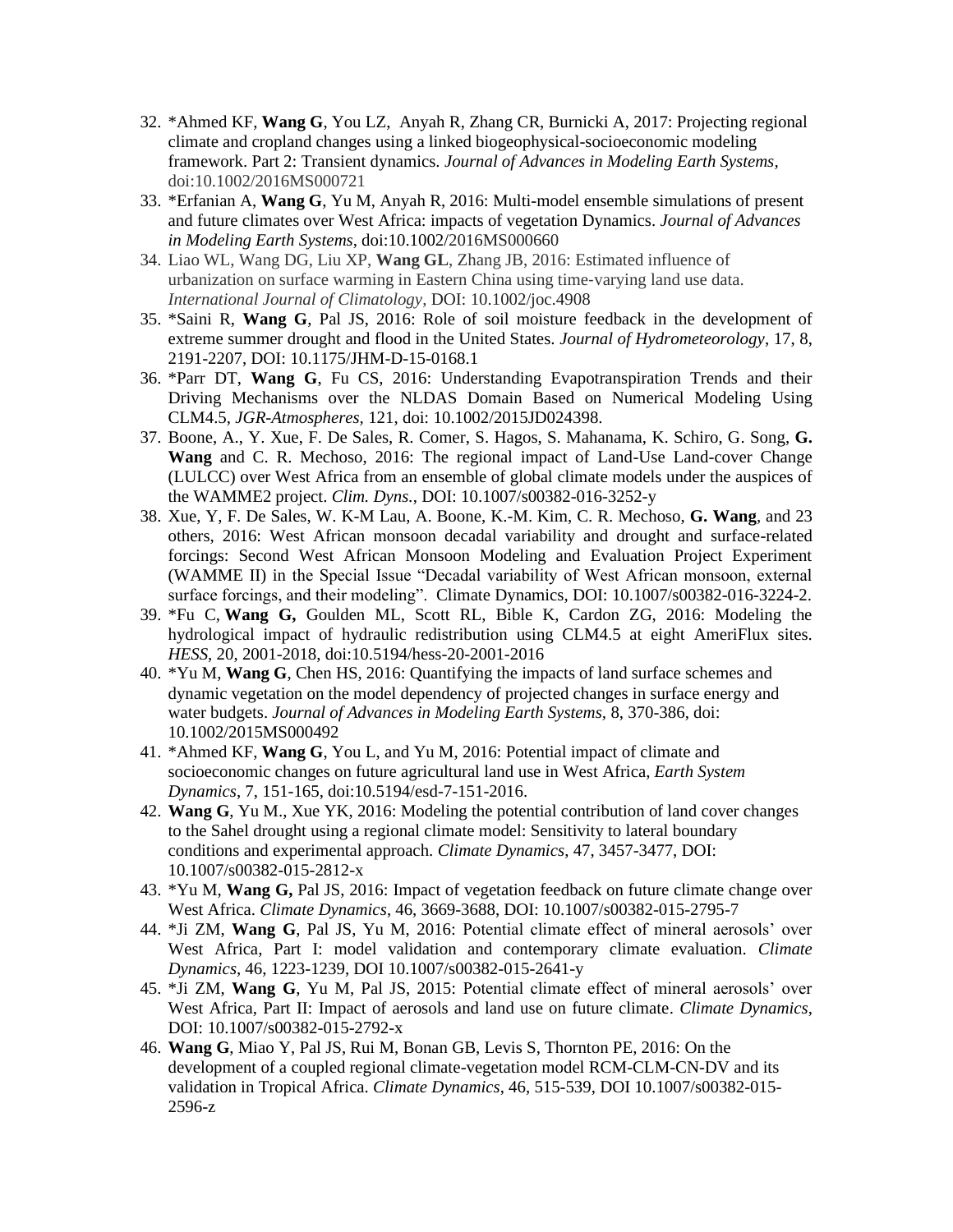- 47. \*Parr DT, **Wang G**, Bjerklie D, 2015: Integrating Remote Sensing Data on Evapotranspiration and Leaf Area Index with Hydrological Modeling: Impacts on Model Performance and Future Predictions. *Journal of Hydrometeorology*, 16, 2086-2100, DOI: 10.1175/JHM-D-15-0009.1
- 48. \*Ahmed KF, **Wang G**, Miao Yu, You LZ, Koo JW, 2015: Potential impact of climate changes on cereal crop yields in West Africa. *Climatic Change*, 133, 321-334, DOI 10.1007/s10584-015-1462-7
- 49. Sylla B, Pal JS, **Wang G**, Lawrence P, 2015: Impact of land surface characterization on regional climate modeling over West Africa. *Climate Dynamics*, 54, DOI 10.1007/s00382- 015-2603-4
- 50. \*Saini R, **Wang G**, Yu M, Kim JH, 2015: Comparison of RCMs and GCMs projections of summer precipitation in West Africa. *JGR-Atmospheres*,120, 3679-3699, doi:10.1002/2014JD022599.
- 51. Wang DG, Jiang P, **Wang G**, Wang DS, 2015: Quantitative assessment of correlation between urban extent and extreme precipitation over the Pearl River Delta, China. *Atmospheric Sciences Letters*, 120, DOI: 10.1002/asl2.559
- 52. Li WD, Zhang CR, Dey DK, **Wang G**, You LZ, 2015: Bayesian Markov Chain Random Field Cosimulation for Improving Land Cover Classification Accuracy. *Mathematical Geosciences*, 47, 123-148, DOI 10.1007/s11004-014-9553-y
- 53. \*Parr DT, **Wang G,** Ahmed KF, 2015: Hydrological changes in the U.S. Northeast using the Connecticut River Basin as a case study: Part 2. Projections of the future. *Global and Planetary Change*, 133, 167-175
- 54. \*Parr DT, **Wang G,** 2014: Hydrological changes in the U.S. Northeast using the Connecticut River Basin as a case study: Part 1. Modeling and analysis of the past. *Global and Planetary Change*, 122, 208-222
- 55. Gu H, Yu ZB, Wang JG, **Wang G**, Yang T, Ju Q, Yang CG, Xu F, Fan CH, 2014: Assessing CMIP5 general circulation model simulations of precipitation and temperature over China. *International Journal of Climatology*, doi: 10.1002/joc.4152
- 56. Gu H, Yu ZB, **Wang G**, Wang JG, Ju Q, Yang CG, 2014:Impact of climate change on hydrological extremes in the Yangtze River Basin, China. *Stochastic Environmental Research and Risk Assessment*, 29, 693-707, doi: 10.1007/s00477-014-0957-5
- 57. \*Yu M, **Wang G**, Parr DT, Ahmed KF, 2014: Future changes of the terrestrial ecosystem based on a dynamic vegetation model driven with RCP8.5 climate projections from 19 GCMs, *Climatic Change*, 127, 257-271, DOI 10.1007/s10584-014-1249-2
- 58. \*Wu D, Anagnostou EN, **Wang G**, Moges S, 2014: Improving the surface-ground water interactions in the Community Land Model: Case study in the Blue Nile Basin. *Water Resources Research*, 50, 8015-8033, DOI: 10.1002/2013WR014501
- 59. Siam M, **Wang G**, Demory M-E, Eltahir EAB, 2014: Role of the Inidian Ocean sea surface temperature in shaping the natural variability in the flow of the Nile River. *Climate Dynamics*, DOI 10.1007/s00382-014-2132-6
- 60. \*Liu D, **Wang G**, Yu ZB, Mei R, 2014: Impact of soil moisture anomalies on climate mean and extremes in Asia. *JGR-Atmospheres,* 119, 529-545, doi: 10.1002/2013JD020890
- 61. \*Liu D, **Wang G**, Mei R, Yu ZB, Gu HH, 2014: Diagnosing soil moisture-atmosphere feedback at the seasonal and sub-seasonal time scales in Asia. *Journal of Hydrometeorology*, 15, 1, 320-339, DOI:10.1175/JHM-D-13-0104.1
- 62. \*Sun SS, **Wang G**, 2014: Climate variability attributable to terrestrial and oceanic forcing in NCAR CAM3-CLM3 models. *Climate Dynamics,* 42, 2067-2078, DOI: 10.1007/s00382-013- 1913-7
- 63. \*Yu M, **Wang G**, 2014: Impact of bias correction of lateral boundary conditions on regional climate projections in West Africa. *Climate Dynamics,* 42, 2521-2538, DOI: 10.1007/s00382- 013-1853-2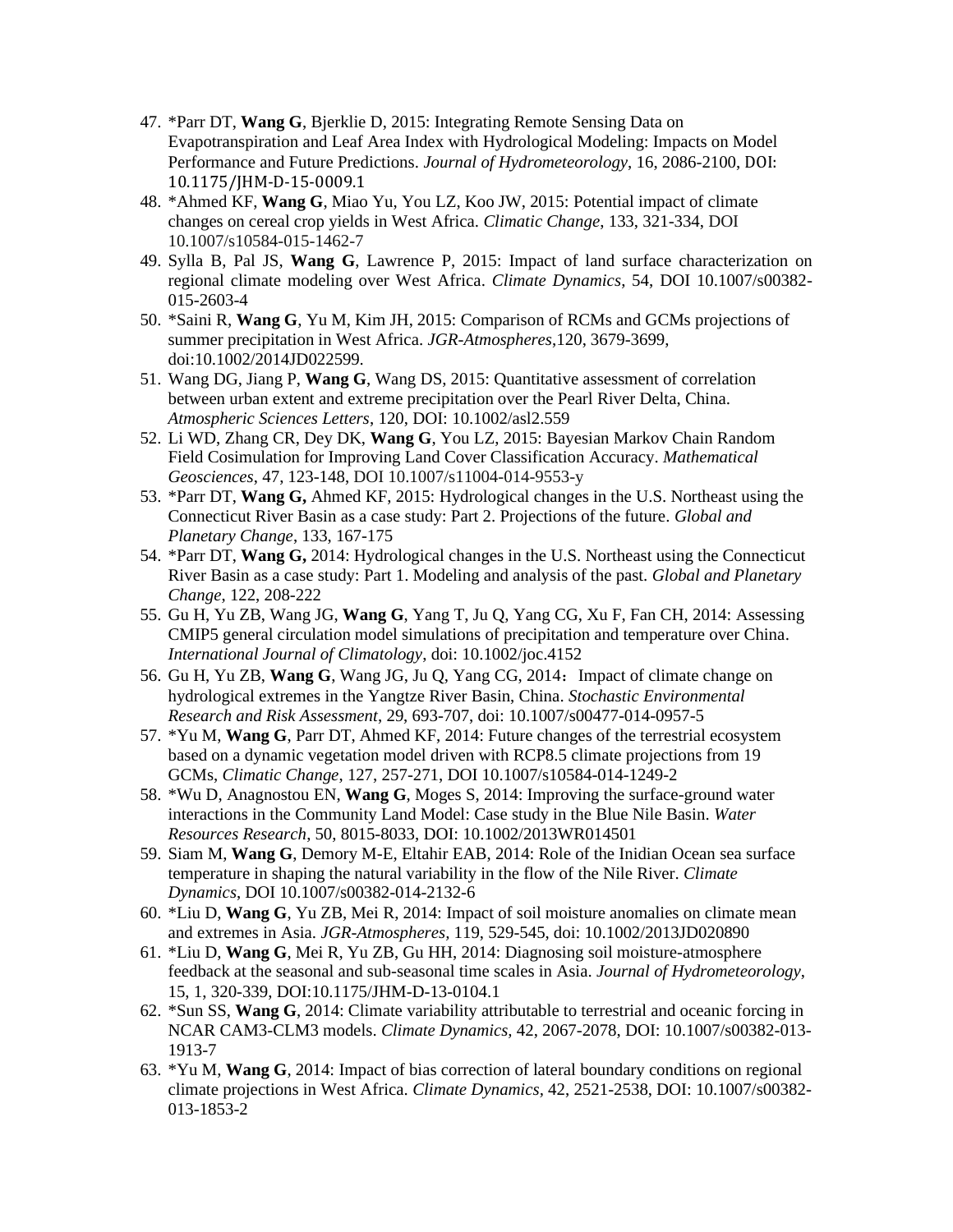- 64. Zhang C, Wang D, **Wang G**, Liu XP, 2013: Regional differences in hydrological responses to canopy interception schemes in a land surface model. *Hydrological Processes*, DOI: 10.1002/hyp.9762
- 65. \*Mei R, **Wang G**, Gu HH, 2013: Summer land-atmosphere coupling strength over the U.S.: Results from a regional climate model RegCM4.0-CLM3.5. *Journal of Hydrometeorology*, 14, 946-962, DOI: 10.1175/JHM-D-12-043.1
- 66. \*Ahmed KF, **Wang G**, Silander J, Wilson MA, Allen JM, Horton R, Anyah R, 2013: Statistical Downscaling and Bias Correction of Climate Model Outputs for Climate Change Impact Assessment in the U.S. Northeast. *Global and Planetary Changes*, 100, 320-332
- 67. \*Kim YJ, **Wang G**, 2012: Soil moisture-vegetation-precipitation feedback over North America: Its sensitivity to soil moisture climatology. *Journal of Geophysical Research – Atmosphere,* 117, D18115, doi:10.1029/2012JD017584
- 68. \*Sun SS, **Wang G**, 2012: The complexity of using a feedback parameter to quantify the soil moisture-precipitation relationship, *JGR-Atmospheres*, 117, D11113, doi:10.1029/2011JD017173.
- 69. \*Mei R, **Wang G**, 2012: Summer land-atmosphere coupling strength in the United States: Comparison among observations, reanalysis data and numerical models. *Journal of Hydrometeorology*, 13, 1010-1022, DOI: 10.1175/JHM-D-11-075.1
- 70. \*Gu HH, **Wang G**, Yu ZB, and Mei R, 2012: Assessing Future Climate Changes and Extreme Indicators in East and South Asia using the RegCM4 regional climate model. *Climatic Change*, 114, 301-317, DOI 10.1007/s10584-012-0411-y
- 71. **Wang G**, Alo CC, 2012: Changes in precipitation seasonality in West Africa predicted by RegCM3 and the impact of dynamic vegetation feedback*. International Journal of Geophysics*, Special Issue on "Advances in Climate Processes, Feedbacks, Variability, and Change for the West Africa Climate System", doi:10.1155/2012/597205
- 72. **Wang G**, Sun SS, Mei R, 2011: Vegetation dynamics contributes to the multi-decadal variability of precipitation in the Amazon region*, Geophys. Res. Lett*., 38, L19703, doi:10.1029/2011GL049017.
- 73. \*Mei R, **Wang G**, 2011: Observational evidence for the impact of large scale oceanic forcing and local soil moisture conditions on warm-season precipitation in the United States. *Journal of Hydrometeorology*, 12, 1086-1099, DOI: 10.1175/2011JHM1312.1
- 74. \*Sun SS, **Wang G**, 2011: Diagnosing the equilibrium state of a coupled global biosphereatmosphere model. *JGR– Atmospheres*, 116, D09108, doi:10.1029/2010JD015224
- 75. **Wang G,** Alo CA, Mei R, Sun SS, 2011: Droughts, hydraulic redistribution, and their impact on plant composition in the Amazon forests. *Plant Ecology,* 212, 663-673, DOI: 10.1007/s11258-010-9860-4
- 76. **Wang G**, 2011: Assessing the potential hydrological impacts of hydraulic redistribution in Amazonia using a numerical modeling approach. *Water Resources Research,* 47, W02528, doi:10.1029/2010WR009601.
- 77. Thibeault J, Seth A, and **Wang G**, 2011: Mechanisms of summertime precipitation variability in the Bolivian Altiplano: Present and future. *International Journal of Climatology,* 31, DOI: 10.1002/joc.2424
- 78. \*Alo CA, **Wang G**, 2010: Role of vegetation dynamics in regional climate predictions over western Africa. *Climate Dynamics, 35, 907-922,* DOI: 10.1007/s00383-010-0744-z
- 79. \*Mei R, **Wang G**, 2010: Rain follows the logging in Amazon? Interpretation of results from the CAM3-CLM3 model. *Climate Dynamics,* 34, 983-996, DOI:10.1007/s00382-009-0592-x
- 80. Heald CL, Wilkinson MJ, Monsoon RK, Alo CA, **Wang G**, Guenther A, 2009: Response of isoprene emission to ambient CO2 changes and implications for global budgets. *Global Change Biology*, 15, 1127-1140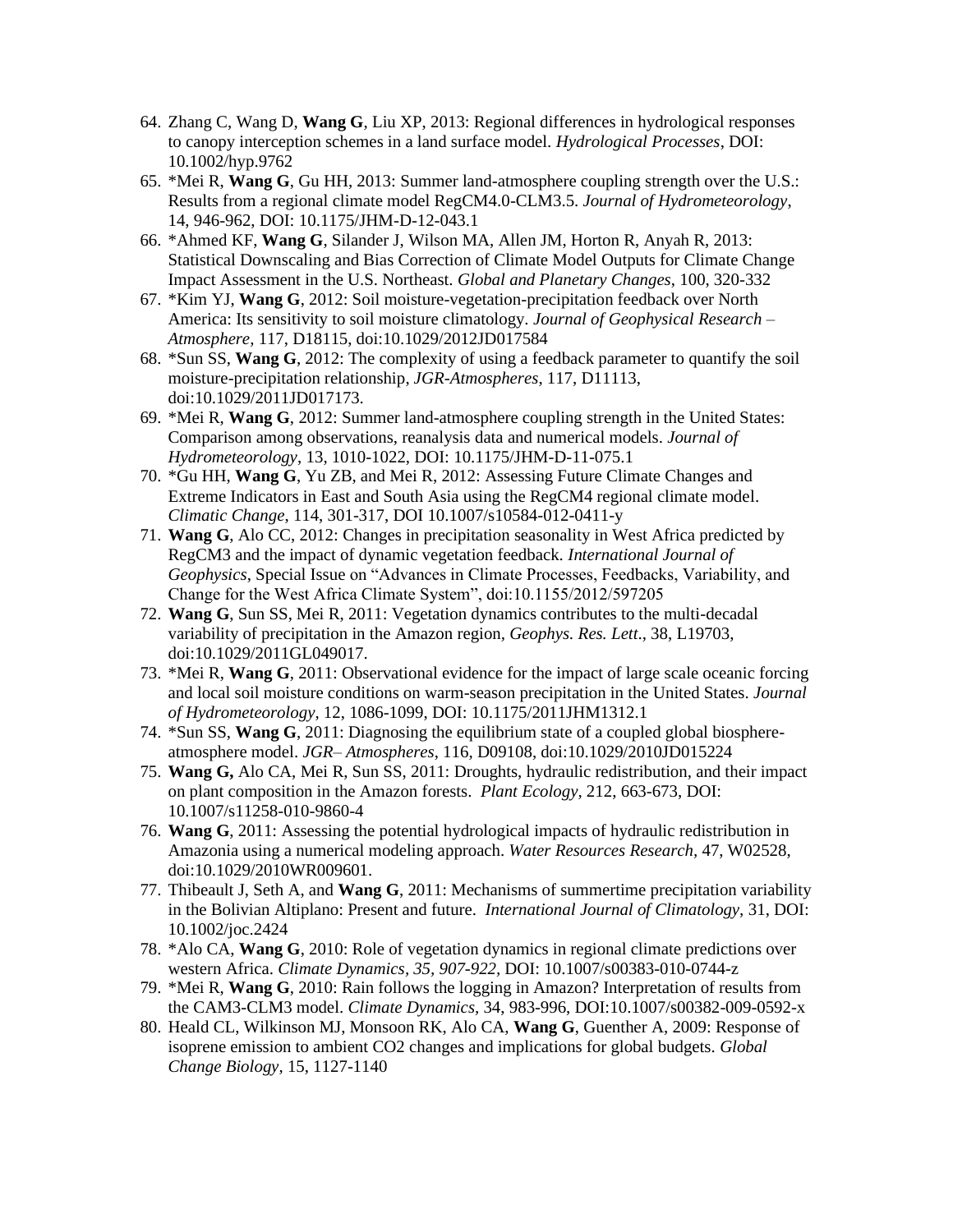- 81. \*Wang DG, **Wang G,** Anagnostou EN, 2009: Impact of sub-grid variability of precipitation and canopy water storage on hydrological processes in a coupled land-atmosphere model. *Climate Dynamics*, 32, 5, 649-662, DOI 10.1007/s00382-008-0435-1
- 82. \*Wang DG, Anagnostou EN, and **Wang G**, 2008: Effects of sub-grid variability of precipitation and canopy water storage on climate model simulations of water cycle in Europe. *Advances in Geosciences*, 17, 49–53.
- 83. \*Sun XM, **Wang G**, 2008: Comparing the ability of a genetic algorithm based clustering analysis and a physically based dynamic vegetation model to predict vegetation distribution *Journal of Geophysical Research -- Biogeosciences*, 113, G03007, doi:10.1029/2007JG000655
- 84. \*Alo C, **Wang G**, 2008: Hydrological impact of the potential future vegetation response to climate changes projected by 8 GCMs, *Journal of Geophysical Research – Biogeosciences*, 113, G03011, doi:10.1029/2007JG000598.
- 85. \*Alo C, **Wang G**, 2008: Potential future changes of the terrestrial ecosystem based on climate projections by eight general circulation models, *Journal of Geophysical Research – Biogeosciences*, 113, G01004, doi:10.1029/2007JG000528.
- 86. \*Zheng Z, **Wang G**, 2007: Modeling the dynamic root water uptake and its hydrological impact at the Reserva Jaru site in Amazonia, J. Geophys. Res. -- Biogeosciences, 112, G04012, doi:10.1029/2007JG000413.
- 87. \* Wang DG, **Wang G**, Anagnostou EN, 2007 Validation of canopy hydrological schemes in land surface models. *Journal of Hydrology,* 347, 308-318
- 88. **\***Kim YJ, **Wang G**, 2007: Impact of initial soil moisture anomalies on subsequent precipitation over North America. *Journal of Hydrometeorology*, 8, 3, 513-533
- 89. \*Kim YJ, **Wang G**, 2007: Impact of vegetation feedback on the response of precipitation to antecedent soil moisture anomalies over North America. *Journal of Hydrometeorology*, 8, 3, 534-550
- 90. \*Wang DG, **Wang G**, 2007: Towards a robust canopy hydrology scheme with precipitation sub-grid variability. *Journal of Hydrometeorology*, 8, 3, 439-446
- 91. **Wang G**, Kim YJ, Wang DG, 2007: Quantifying the strength of soil moisture-precipitation coupling and its sensitivity to changes in surface water budget. *Journal of Hydrometeorology*, 8, 3, 551-570
- 92. \*Wang DG, Anagnostou EN, **Wang G**, 2006: The effect of sub-grid precipitation variability on the water balance and flux exchange processes resolved at climate scale: The European region contrasted to Africa and Amazon rainforests*. Advances in Geosciences*, 7, 269-274
- 93. Zeng XB, Dickinson RE, Barlage M, Dai YJ, **Wang G**, Oleson K, 2005: Treatment of undercanopy turbulence in land models. *Journal of Climate*, 18, 5086-5094
- 94. **Wang G**, 2005: Agricultural drought in a future climate: results from fifteen global climate models participating in the Inter-governmental Panel for Climate Change's 4<sup>th</sup> Assessment. *Climate Dynamics*, 25, 739-753, DOI: 10.1007/s00382-005-0057-9
- 95. \*Wang DG, **Wang G**, Anagnostou EN, 2005: Use of satellite-based precipitation observation in improving the parameterization of canopy hydrological processes in land surface models. *Journal of Hydrometeorology,* 6, 745-763
- 96. \*Kim Y, **Wang G**, 2005: Modeling seasonal vegetation variation and its validation against Moderate Resolution Imaging Spectroradiometer (MODIS) observations over North America, *JGR - Atmospheres.*, 110, D04106, doi:10.1029/2004JD005436.
- 97. **Wang G**, 2004: "A conceptual modeling study on biosphere-atmosphere interactions and its implications for physically based climate modeling". *Journal of Climate*, 17 (13), 2572-2583
- 98. **Wang G**, You LZ, 2004: Delayed impact of NAO on vegetation productivity in Asia. *Geophysical Research Letters*, 31, L12210, doi: 10.1029/2004GL019766